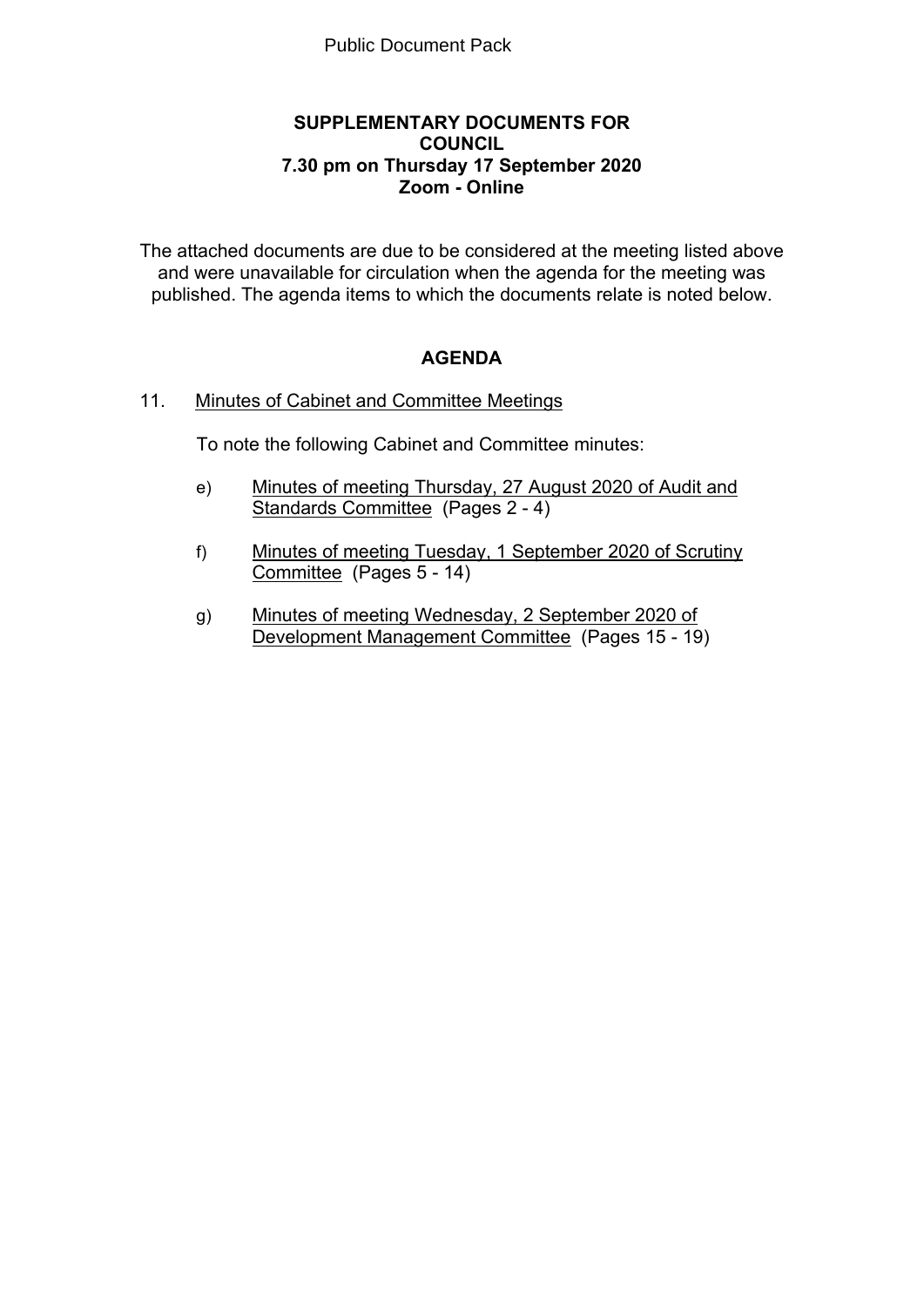#### **MINUTES OF THE AUDIT & STANDARDS COMMITTEE HELD ON**

27 August 2020 7.30 - 8.11 pm

# **PRESENT**

#### **Committee Members**

Councillor Stefan Mullard (Chair) Councillor Simon Carter Councillor Jean Clark Councillor Jodi Dunne Councillor Tony Edwards (substitute for Councillor Frances Mason) Councillor Maggie Hulcoop Councillor Eddie Johnson

# **Officers**

Hannah Criddle, Governance Support Officer Natalie Hook, Senior Auditor Simon Freeman, Head of Finance and Deputy to the Chief Executive Sarah Marsh, Internal Audit Manager Karen Gardner, Internal Auditor Adam Rees, Governance Support Officer

# 14. **APOLOGIES FOR ABSENCE AND SUBSTITUTIONS**

Apologies for absence were received from Councillors Michael Hardware, Shannon Jezzard, Frances Mason and Russell Perrin.

Councillor Tony Edwards attended as a substitute for Councillor Frances Mason.

# 15. **DECLARATIONS OF INTEREST**

Councillor Simon Carter declared a pecuniary interest in agenda item 8 as a remunerated Council appointed director of HTS (Property and Environment) Ltd.

# 16. **MINUTES**

**RESOLVED** that the minutes of the meeting held on 10 June 2020 are agreed as a correct record and signed by the Chair.

#### 17. **MATTERS ARISING**

None.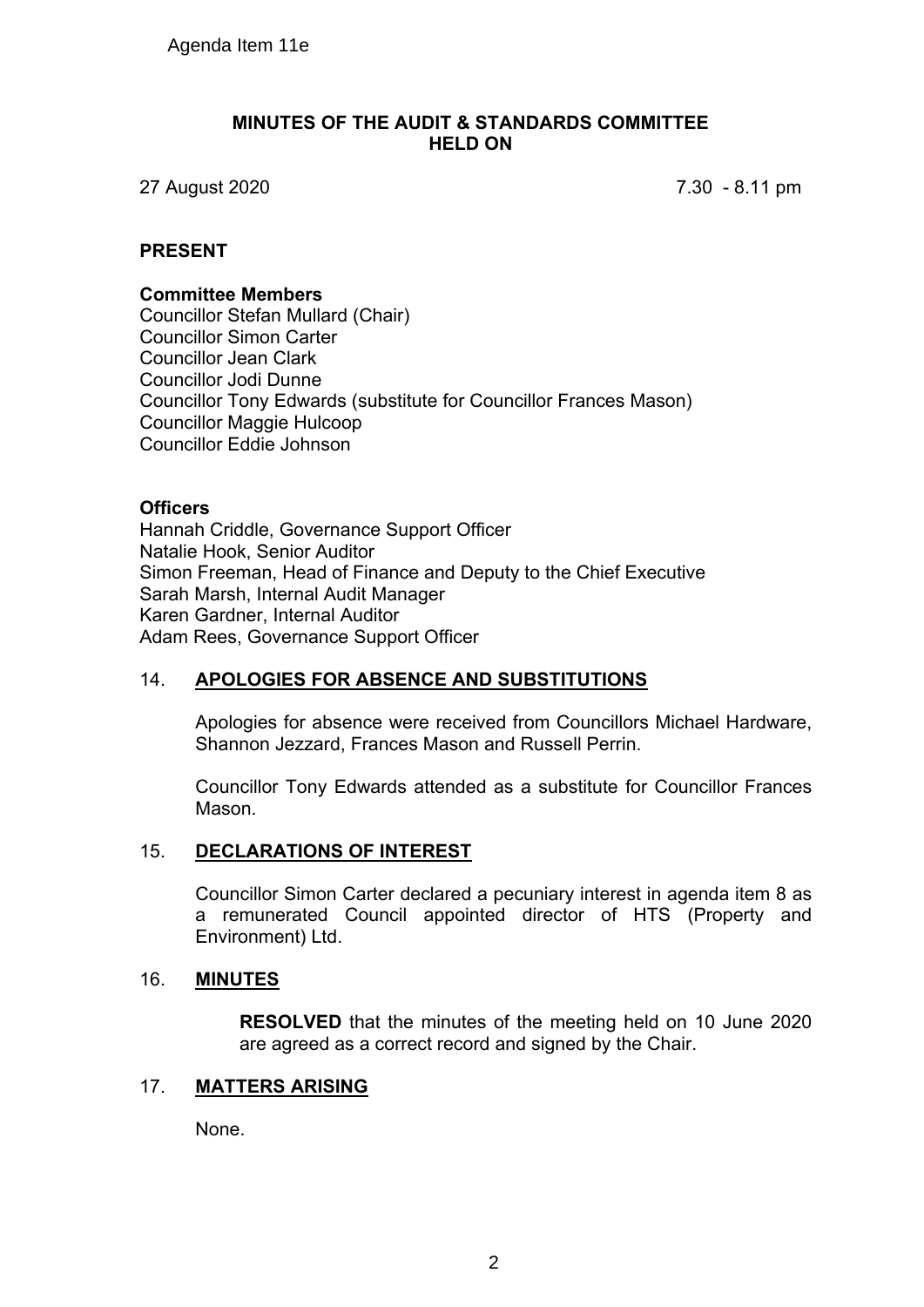# 18. **WRITTEN QUESTIONS AND PETITIONS**

None.

# 19. **NON CONTENTIOUS BUSINESS**

None.

#### 20. **COMMITTEE WORK PLAN**

The Committee received its current work plan. Sarah Marsh, Internal Audit Manager, advised the Committee that the Progress Report had been omitted from the work plan by mistake and would be considered at the November committee.

**RESOLVED** that the work plan is noted.

#### 21. **PERIOD 8 INTERNAL AUDIT ACTIVITY REPORT 2020/21**

The Committee received a report on the activity of the Internal Audit service. The Committee also received the revised Code of Corporate Governance, Anti-Fraud and Corruption Strategy and Internal Audit **Charter** 

**RESOLVED that** the Committee:

- **A** Approved the revised Code of Corporate Governance (attached as Appendix B to the report)
- **B** Approved the revised Anti-Fraud and Corruption Strategy (attached as Appendix C to the report)
- **C** Approved the Internal Audit Charter (attached as Appendix D to the report).

# 22. **REVIEW OF AUDIT & STANDARDS COMMITTEE EFFECTIVENESS AND TERMS OF REFERENCE**

The Committee received a report on the review of the effectiveness of the Committee and its terms of reference.

#### **RESOLVED** that the Committee:

- **A** Agreed no changes are required to its Terms of Reference.
- **B** Considered the results of the review of effectiveness of the Audit Committee and note progress against last year's action.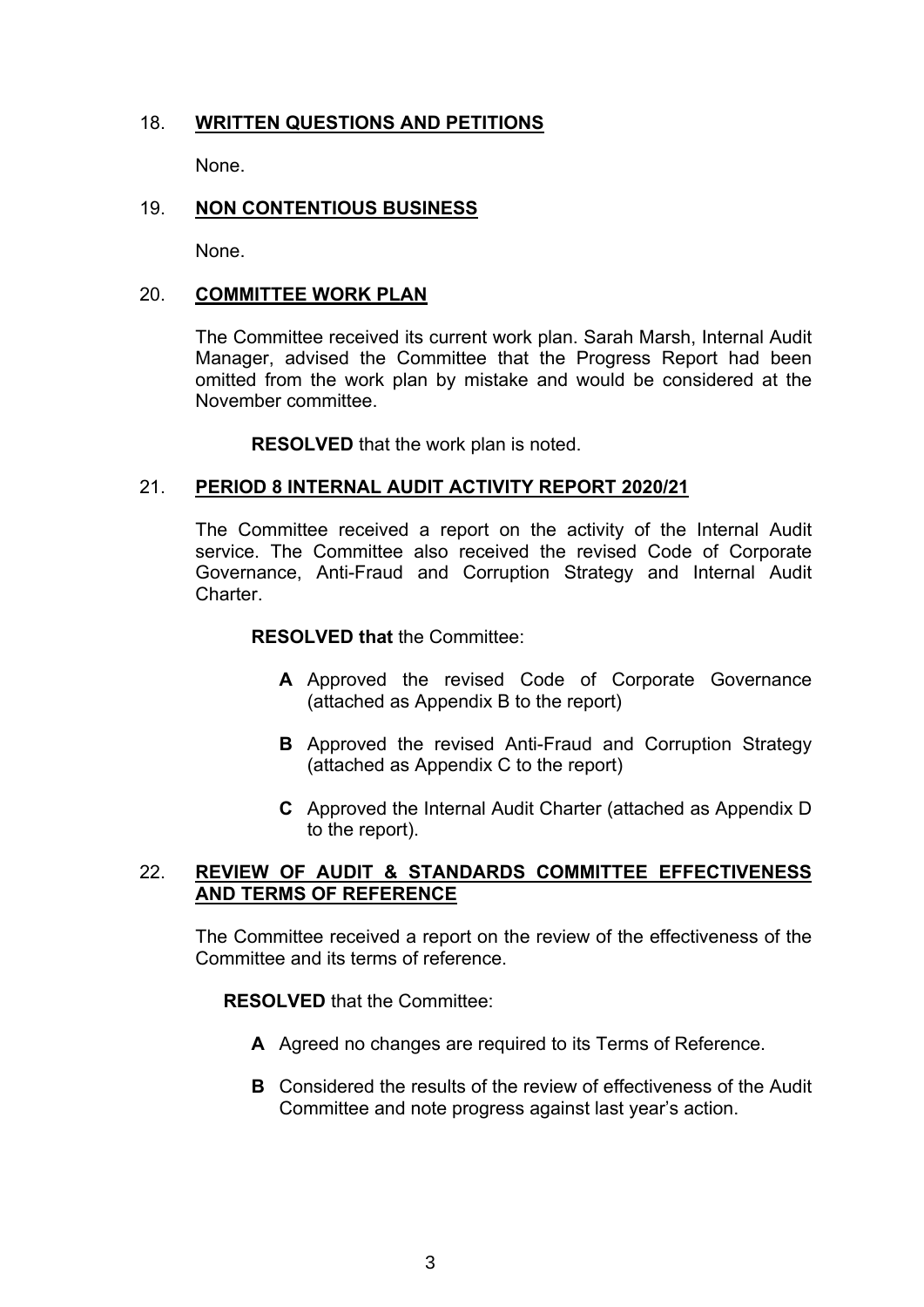# 23. **ANNUAL GOVERNANCE STATEMENT 2019/20**

The Committee received the Annual Governance Statement for 2019/20.

**RESOLVED that** the Committee:

**A** Reviewed and approved the Council's Annual Governance Statement for 2019/20 (attached as Appendix A to the report).

# 24. **REFERENCES FROM OTHER COMMITTEES**

None.

# 25. **MATTERS OF URGENT BUSINESS**

None.

CHAIR OF THE COMMITTEE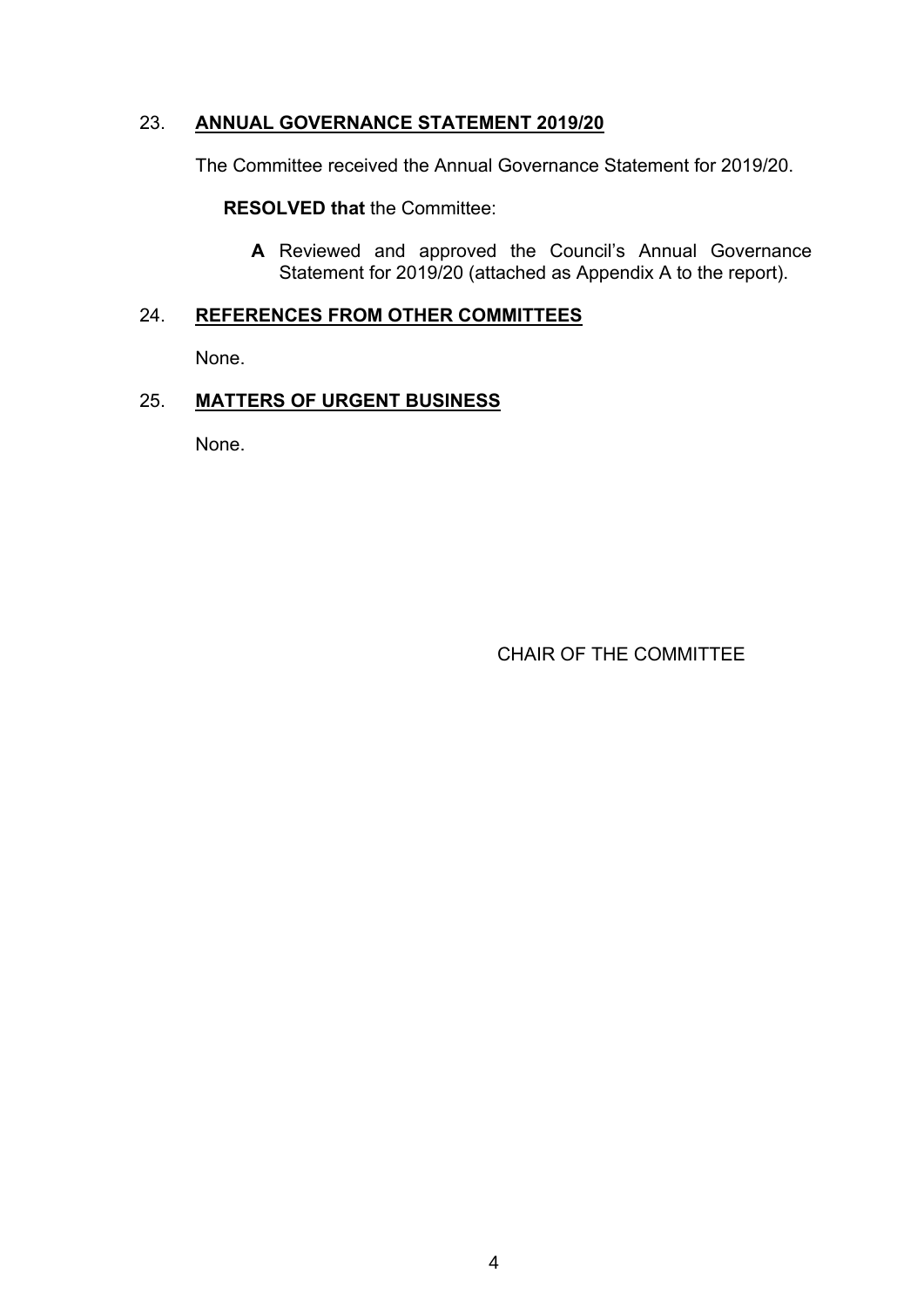#### **MINUTES OF THE SCRUTINY COMMITTEE HELD ON**

1 September 2020 7.30 - 8.25 pm

# **PRESENT**

#### **Committee Members**

Councillor Tony Edwards (Chair) Councillor David Carter (Vice-Chair) Councillor Simon Carter Councillor Joel Charles Councillor Bob Davis Councillor Maggie Hulcoop Councillor Shannon Jezzard Councillor Shona Johnson Councillor Emma Toal Councillor Nancy Watson

# **Officers**

Simon Hill, Head of Governance Adam Rees, Governance Support Officer

# 11. **APOLOGIES FOR ABSENCE AND SUBSTITUTIONS**

None.

# 12. **DECLARATIONS OF INTEREST**

Councillor Simon Carter declared a pecuniary interest in Item 9 as a remunerated Council appointed Director of HTS (Property and Environment) Ltd.

Councillor Joel Charles declared a pecuniary interest in Item 9 as a remunerated Council appointed Director of HTS (Housing and Regeneration) Ltd. He also declared a non-pecuniary interest in the same item as a Council appointed Director of HTS Group Ltd Board.

Councillor Emma Toal declared a pecuniary interest in Item 9 as a remunerated Council appointed Director of HTS (Housing and Regeneration) Ltd.

Councillor Bob Davis declared a pecuniary interest in Item 9 as a remunerated Council appointed Director of HTS (Property and Environment) Ltd. He also declared a non-pecuniary interest in the same item as a Council appointed Director of HTS Group Ltd Board.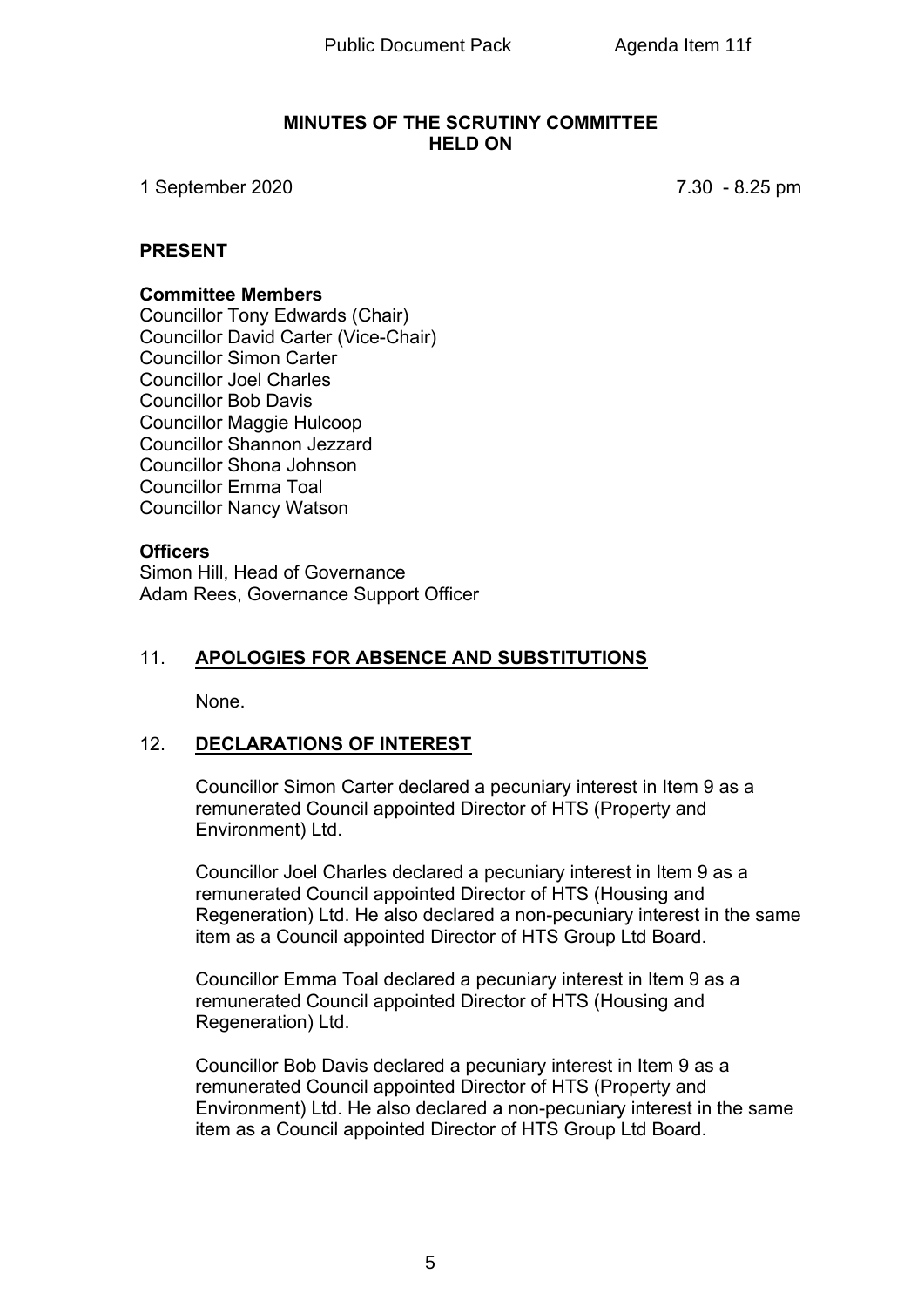# 13. **MINUTES**

**RESOLVED** that the minutes of the meeting held on 14 July 2020 are agreed as a correct record and signed by the Chair.

# 14. **MATTERS ARISING**

a) Minute 4 - Matters Arising

The Committee noted that information on Permitted Development had been circulated which set out the action which had been taken following the Committee's recommendation to Cabinet that Article 4 Directions were sought for employment sites within the town.

The note also included information on progress following the review of paddling pools. The Committee were advised that more detailed information would be circulated in the next couple of weeks once it became available.

# 15. **WRITTEN QUESTIONS FROM MEMBERS OF THE PUBLIC**

None.

# 16. **WRITTEN QUESTIONS FROM COUNCILLORS**

None.

# 17. **RESPONSES OF THE CABINET TO REPORTS OF THE SCRUTINY COMMITTEE**

**RESOLVED** that the following responses of the Cabinet to reports of the Scrutiny Committee were noted.

a) Review of Overview and Scrutiny - Final Report

# 18. **REVIEW OF OVERVIEW AND SCRUTINY - FAST TRACK PROCESS**

The Committee received a report which recommended the addition of a fast track process for reviews into the Cabinet-Scrutiny Protocol.

**RESOLVED** that the amended Cabinet-Scrutiny Protocol attached as Appendix A to the report be adopted.

# 19. **SCRUTINY COMMITTEE WORK PLAN 2020/21**

The Committee received a report setting out its potential work plan for 2020/21. The Committee agreed to amend the scope of the review of Housing and Accommodation Requirements for Adults with a Moderate /Severe Learning Disability and the review of Delivery of Council House Building Programme so that they were as appended to the minutes.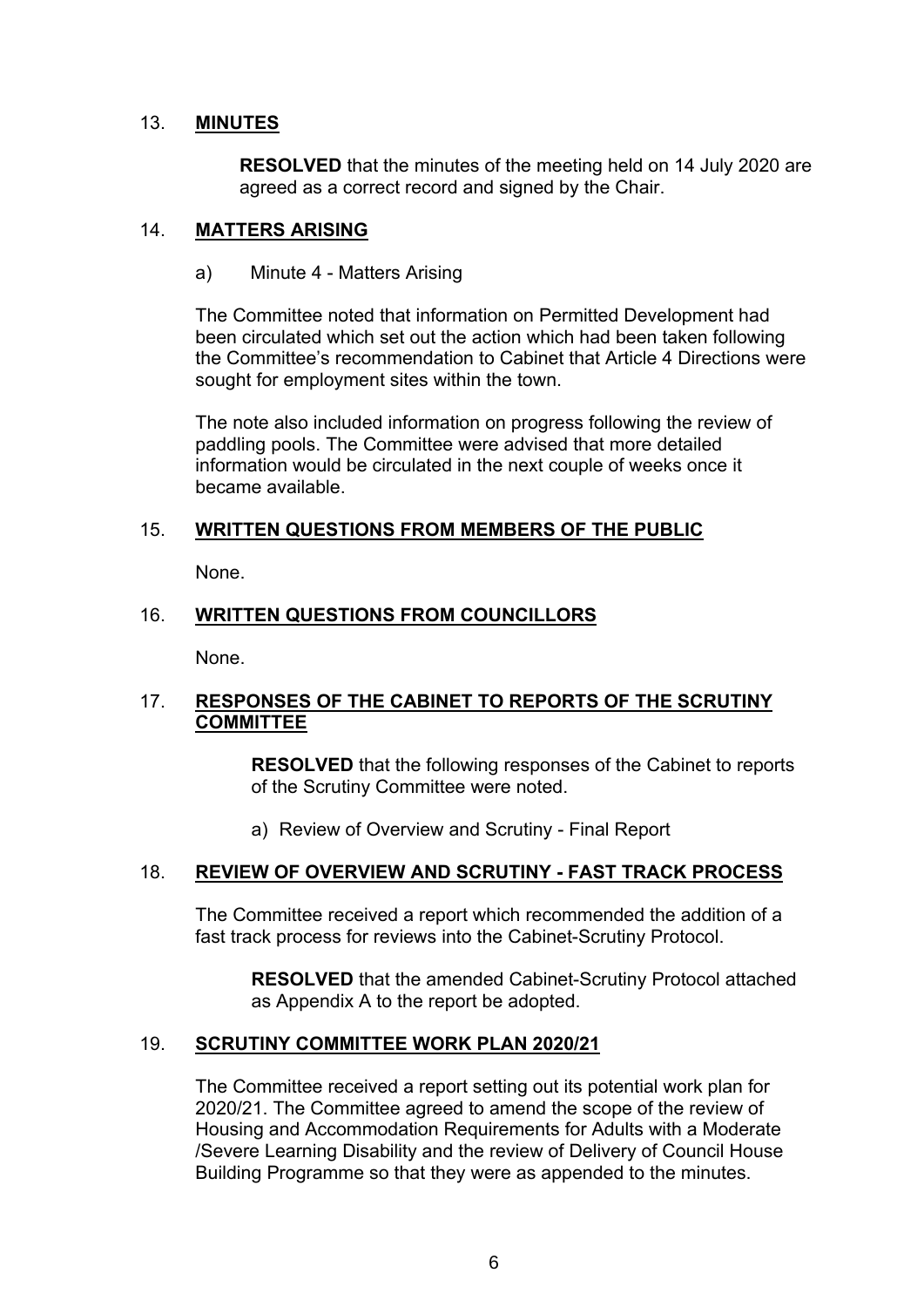The Committee also agreed to the removal of the Review of Youth Club Provision and Review of Adult Social Care in Harlow from the work plan pending the reviews being submitted through the revised review submission process.

It was agreed that the scope for the potential review of Allotments would be reconsidered at the meeting in February 2021 and that the scope of the review of Domestic Abuse in Harlow During Covid-19 Lockdown would be considered work being carried out by the Community Impact Officer workstream for Covid-19 recovery.

Finally, at the meeting on 13 October 2020, the Committee would consider the scope and questions for the Review of Policing in the Town, with the Police being invited to attend a subsequent meeting.

#### **RESOLVED** that:

- **A** The work plan, as appended to the minutes, be agreed.
- **B** The scope of the review of Housing and Accommodation Requirements for Adults with a Moderate /Severe Learning Disability and the review of Delivery of Council House Building Programme so that they were as appended to the minutes.

#### 20. **REFERENCES FROM OTHER COMMITTEES**

None.

# 21. **MATTERS OF URGENT BUSINESS**

None.

CHAIR OF THE COMMITTEE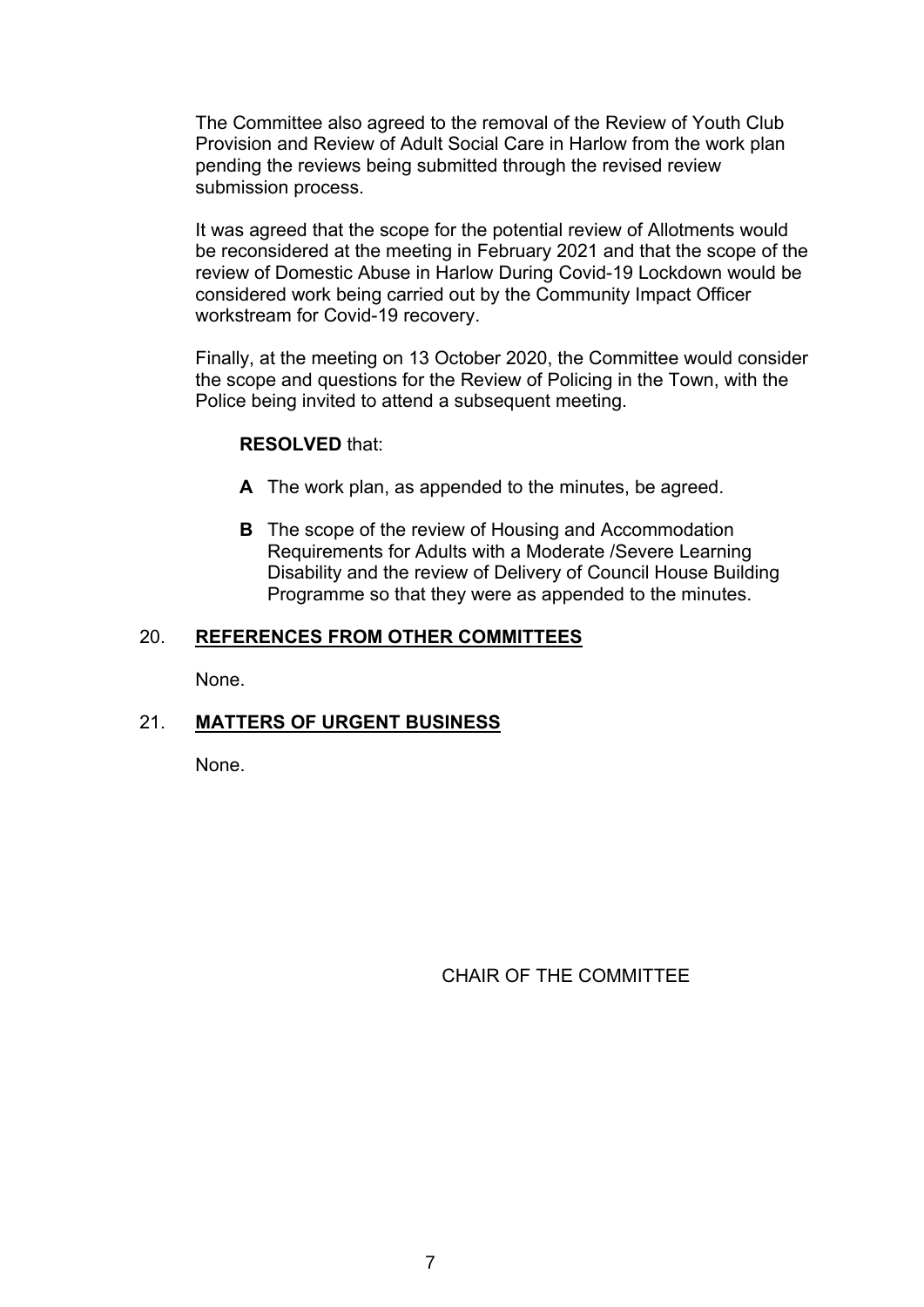

# **Scrutiny Committee Work Plan 2020/21**

Working together for Harlow

| <b>Work</b>                                                                                                      | <b>Tuesday 14 July</b><br>2020 | <b>Tuesday 1</b><br>September 2020     | <b>Tuesday 13</b><br>October 2020      | <b>Tuesday 1</b><br>December 2020 | <b>Tuesday 9</b><br><b>February 2021</b> | <b>Tuesday 16</b><br><b>March 2021</b> |
|------------------------------------------------------------------------------------------------------------------|--------------------------------|----------------------------------------|----------------------------------------|-----------------------------------|------------------------------------------|----------------------------------------|
| Review of Policing in the<br>Town                                                                                |                                |                                        | Agreement of<br>scope and<br>questions |                                   |                                          |                                        |
| Review of Overview and<br>Scrutiny                                                                               | <b>Final Report</b>            | Report on Fast<br><b>Track Process</b> |                                        |                                   |                                          |                                        |
| Housing and<br>Accommodation<br><b>Requirements for Adults</b><br>with a Moderate /Severe<br>Learning Disability |                                | <b>Topic</b><br><b>Submission Form</b> | Update on<br>Consultancy<br>Progress   |                                   |                                          |                                        |
| <b>CAllotments</b>                                                                                               |                                | Topic<br><b>Submission Form</b>        |                                        |                                   | Topic<br><b>Submission Form</b>          |                                        |
| Delivery of Council<br>House Building<br>Programme                                                               |                                | Topic<br><b>Submission Form</b>        | Update on<br>Consultancy<br>Progress   |                                   |                                          |                                        |
| Domestic Abuse in<br>Harlow During Covid-19<br>Lockdown                                                          |                                | Topic<br><b>Submission Form</b>        |                                        |                                   |                                          |                                        |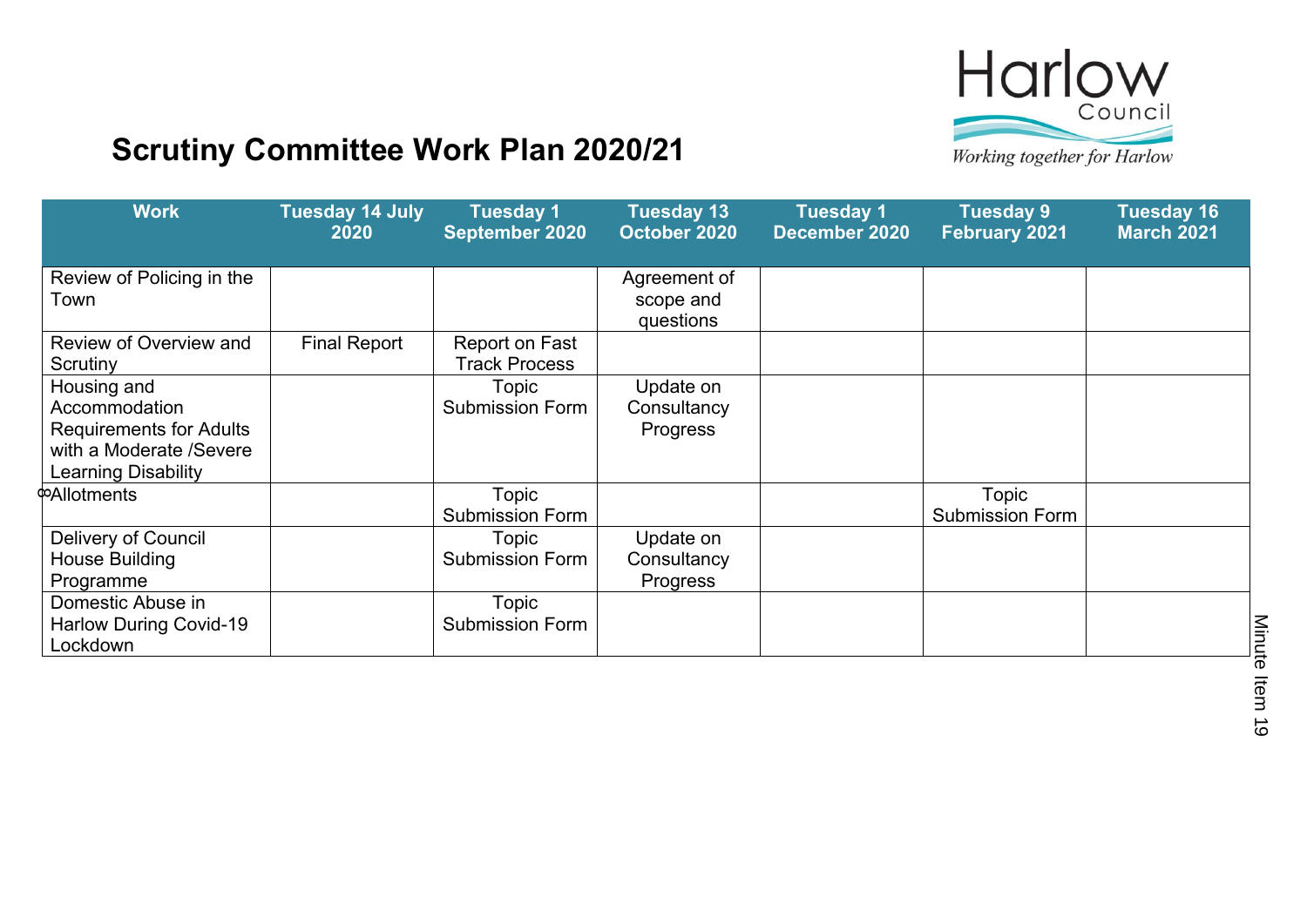# **Scrutiny Committee – Review Topic Submission Form**

| <b>Councillor Name and other</b>                                       | Tony Edwards, David Carter, Simon Carter, Maggie                                                                                                                                                                                                                                                                                                                                                                                                                                                                                  |
|------------------------------------------------------------------------|-----------------------------------------------------------------------------------------------------------------------------------------------------------------------------------------------------------------------------------------------------------------------------------------------------------------------------------------------------------------------------------------------------------------------------------------------------------------------------------------------------------------------------------|
| <b>Councillors supporting</b>                                          | Hulcoop and Shannon Jezzard                                                                                                                                                                                                                                                                                                                                                                                                                                                                                                       |
| submission                                                             |                                                                                                                                                                                                                                                                                                                                                                                                                                                                                                                                   |
|                                                                        |                                                                                                                                                                                                                                                                                                                                                                                                                                                                                                                                   |
| <b>Review Topic</b>                                                    | <b>Housing and Accommodation Requirements for</b><br><b>Adults with a Moderate /Severe Learning</b><br><b>Disability and</b>                                                                                                                                                                                                                                                                                                                                                                                                      |
| <b>Links to the Council's</b><br>priorities                            | <b>More and Better Housing</b><br>To provide for the diverse housing needs of adults<br>with a moderate/severe learning disability                                                                                                                                                                                                                                                                                                                                                                                                |
| What priority level is this<br>item?                                   | Medium                                                                                                                                                                                                                                                                                                                                                                                                                                                                                                                            |
| <b>Terms of reference (to</b><br>include the scope of the<br>review)   | It is estimated that there are approx. 1600 Adults<br>with a learning disability living in Harlow of which<br>approx. 330 have a severe learning disability. (JSNA)<br>To map and review the current range of housing<br>provision for this population<br>To estimate the anticipated need (over next 10<br>years)<br>To identify any gaps in provision<br>To devise a clear plan as to how needs will be met<br>To identity targets and milestones and criteria for<br>identifying success.<br>To identify barriers to delivery. |
| <b>Purpose and objective of</b><br>the review                          | To have a clear understanding of the housing and<br>accommodation needs of residents with a learning<br>disability.<br>To have a clear understanding of the housing and<br>accommodation needs for residents with other<br>additional needs<br>To have a clear plan as to how any gaps in provision<br>will be met.                                                                                                                                                                                                               |
| Methodology/approach<br>(methods to be used for<br>gathering evidence) | Review of data held by Housing Department<br>$\bullet$<br><b>Consultation with Essex County Council</b><br>regarding existing HA supported housing and<br>residential provision and estimates of unmet                                                                                                                                                                                                                                                                                                                            |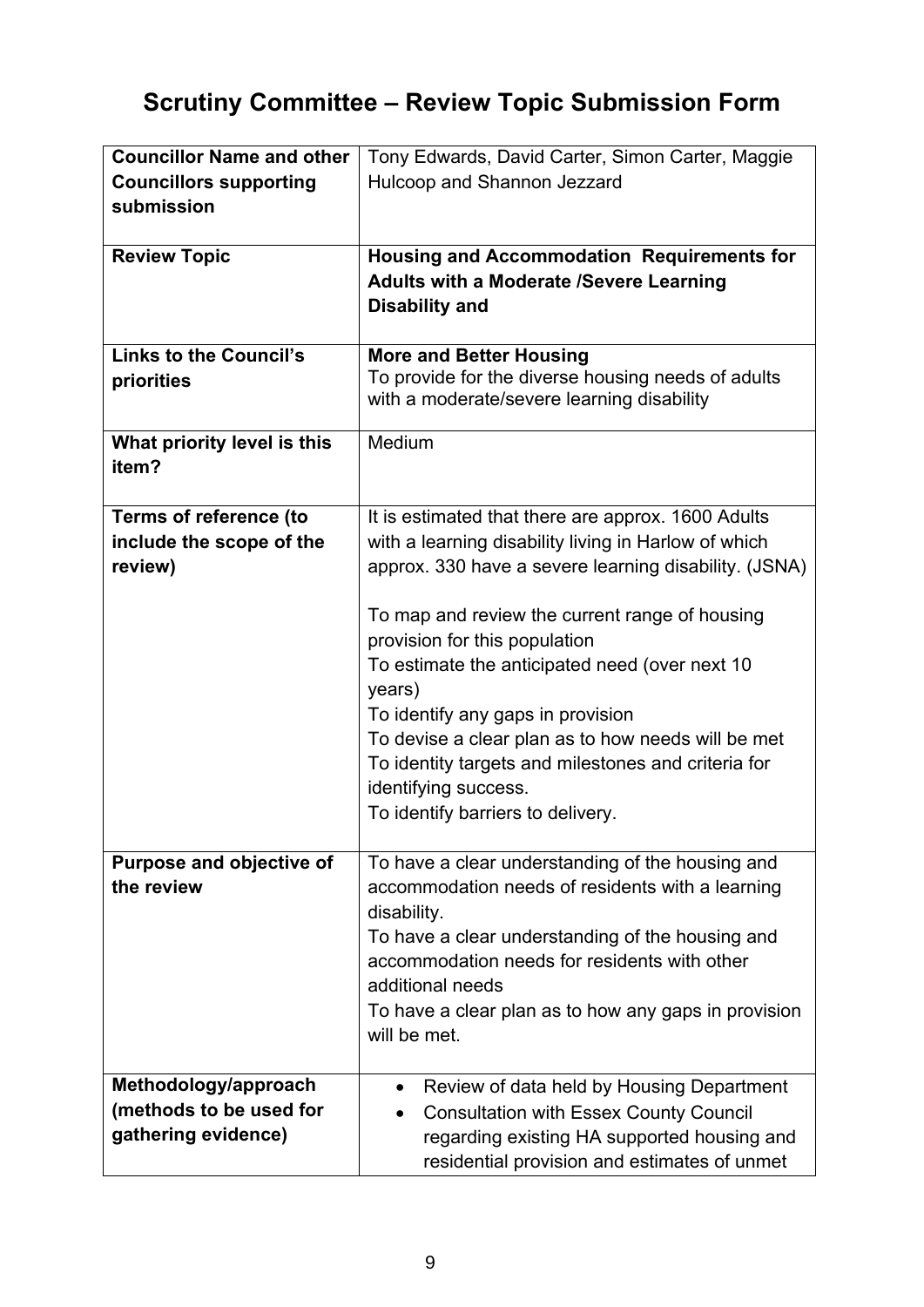|                                                                                                                                           | need.<br>Consultation with Service Users/Carers as to<br>$\bullet$<br>unmet need and the types of provision they<br>require.                                                                                                                                             |  |
|-------------------------------------------------------------------------------------------------------------------------------------------|--------------------------------------------------------------------------------------------------------------------------------------------------------------------------------------------------------------------------------------------------------------------------|--|
| Written evidence required                                                                                                                 | <b>JSNA</b><br>Corporate Plan                                                                                                                                                                                                                                            |  |
| <b>Potential witnesses</b>                                                                                                                | Head of Housing<br>$\bullet$<br>Cabinet member for Housing<br><b>Adult Social Services</b><br>Adults with Learning Disabilities and their<br>$\bullet$<br>Carers<br>Mencap<br><b>Upwards with Downs</b><br><b>PACT</b>                                                   |  |
| <b>Potential Stakeholder</b><br>involvement (who are the<br>stakeholders and how will<br>their views be sought)<br>Site visits (where and | Adults with Learning Disabilities and their<br>$\bullet$<br>Carers<br>Mencap<br><b>Upwards with Downs</b><br>$\bullet$<br><b>PACT</b><br><b>Harlow College</b><br>Officer/Consultant led survey<br>$\bullet$<br>Written submissions from Organisations<br>Not applicable |  |
| when)                                                                                                                                     |                                                                                                                                                                                                                                                                          |  |
| <b>Publicity (methods to be</b><br>used)                                                                                                  | Publicity in local media<br>Written invitations to Users and Carers. {Where<br>known)                                                                                                                                                                                    |  |
| Resources (people,<br>expenditure)                                                                                                        | Qualified staff or Consultant time to undertake the<br>work required                                                                                                                                                                                                     |  |
| <b>Barriers/dangers/risks</b><br>(any weaknesses or<br>potential pitfalls in the<br>review)                                               | Lack of resources to undertake the work.                                                                                                                                                                                                                                 |  |
| <b>Measures of success</b>                                                                                                                | Evidence of engagement with Leaning<br>$\bullet$<br>Disability population and their carers<br>A clear understanding of the current range of<br>$\bullet$<br>housing provision for this population                                                                        |  |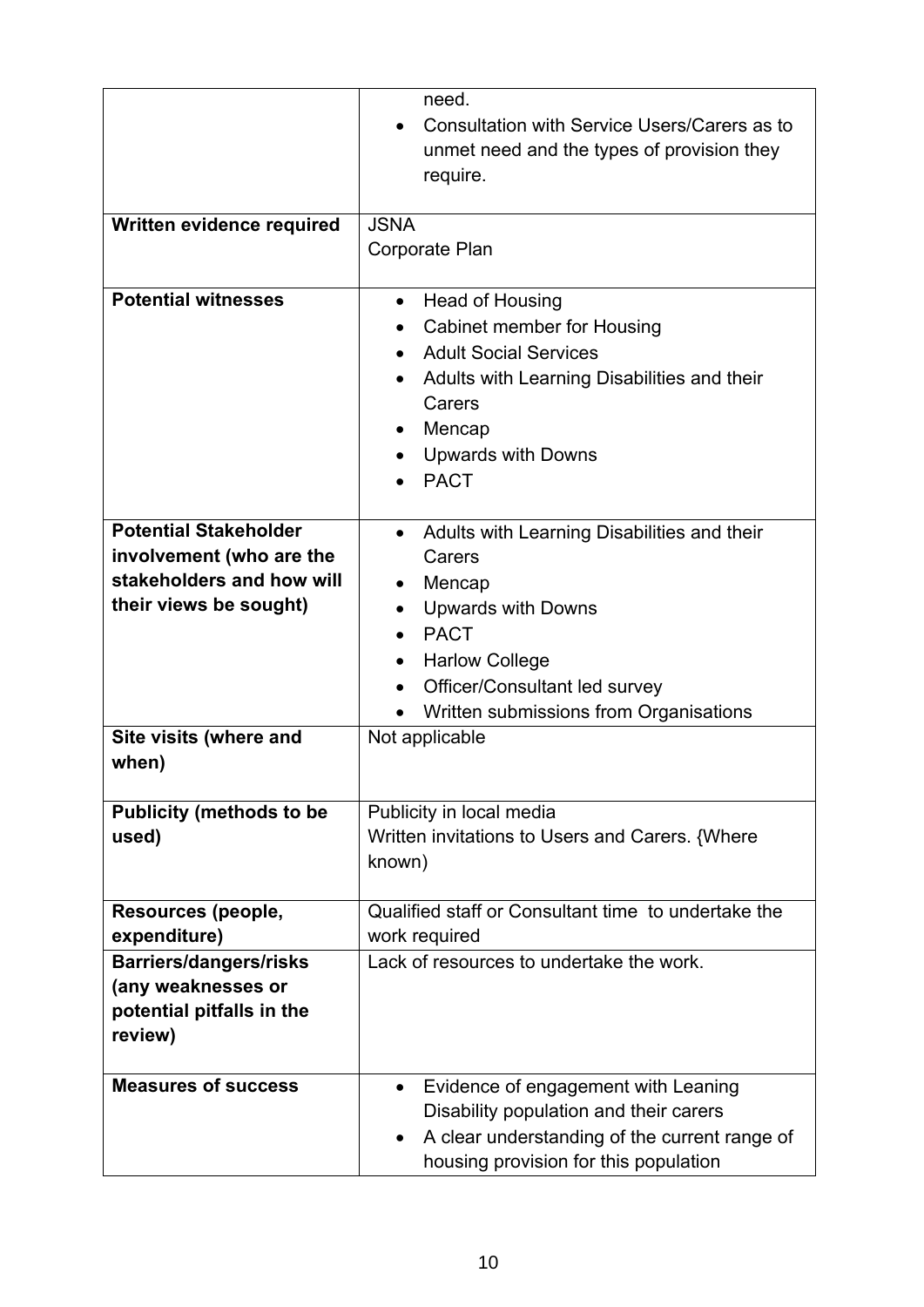| • An understanding of any gaps in provision  |
|----------------------------------------------|
| • A clear plan with SMART targets as to how  |
| unmet needs in service provision will be met |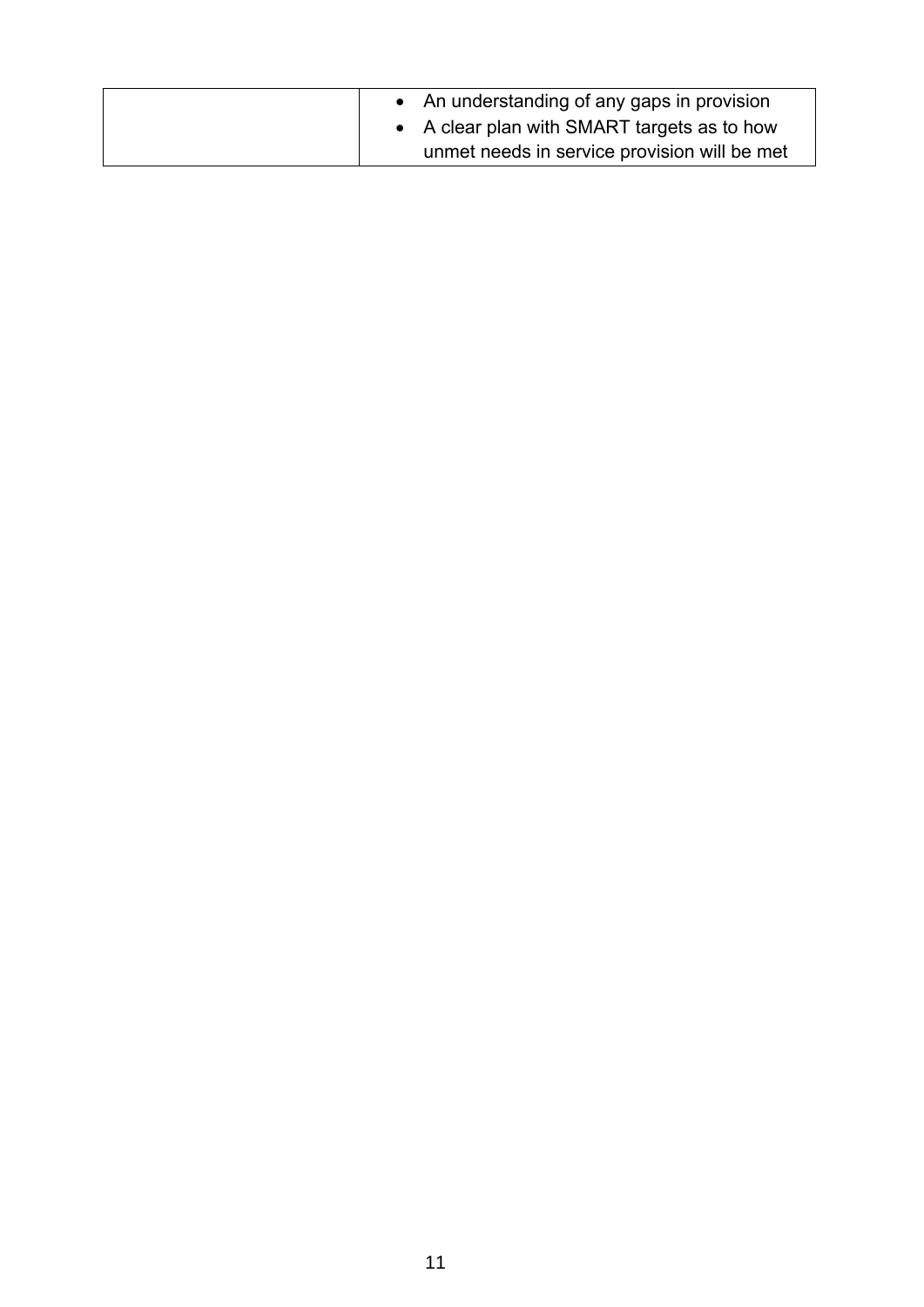# **Scrutiny Committee – Review Topic Submission Form**

| <b>Councillor Name and other</b> | Cllr Simon Carter, Cllr David Carter, Cllr Shona        |
|----------------------------------|---------------------------------------------------------|
| <b>Councillors supporting</b>    | Johnson and Cllr Joel Charles.                          |
| submission                       |                                                         |
|                                  |                                                         |
| <b>Review Topic</b>              | <b>Delivery of Council House Building Programme</b>     |
|                                  |                                                         |
| <b>Links to the Council's</b>    | <b>More and Better Housing</b>                          |
| priorities                       | Delivering the house building programme with a          |
|                                  | wider choice of housing types of all tenures which      |
|                                  | include affordable, social rented and council housing.  |
| What priority level is this      | High                                                    |
| item?                            |                                                         |
|                                  |                                                         |
| <b>Terms of reference (to</b>    | To review the progress of the council in delivering     |
| include the scope of the         | more and better housing including a wider choice of     |
| review)                          | housing types of all tenures which include affordable,  |
|                                  | social rented and council housing.                      |
|                                  | How the council is including housing innovation.        |
|                                  | The council's approach to assisted living.              |
|                                  | How the Council is assessing the impact of our          |
|                                  | ageing population on the requirements for social and    |
|                                  | affordable council housing.                             |
|                                  | To identity targets and milestones and criteria for     |
|                                  | identifying success.                                    |
|                                  | To identify barriers to delivery.                       |
|                                  |                                                         |
| Purpose and objective of         | To monitor the success of a high profile and long       |
| the review                       | standing priority of the council for the benefit of the |
|                                  | residents of Harlow.                                    |
|                                  | Review the Council's longer-term strategy for house     |
|                                  | building over a 5 to 10 year planning horizon.          |
|                                  | How is the Council achieving buy-in from residents and  |
|                                  | tenants on its Housing Strategy? Community ownership    |
|                                  | of future housing is becoming more important.           |
|                                  |                                                         |
|                                  |                                                         |
| Methodology/approach             | To check housing delivery against Corporate Plans       |
| (methods to be used for          | and Housing Business Plans over the last three          |
| gathering evidence)              | years.                                                  |
|                                  |                                                         |
|                                  |                                                         |
|                                  |                                                         |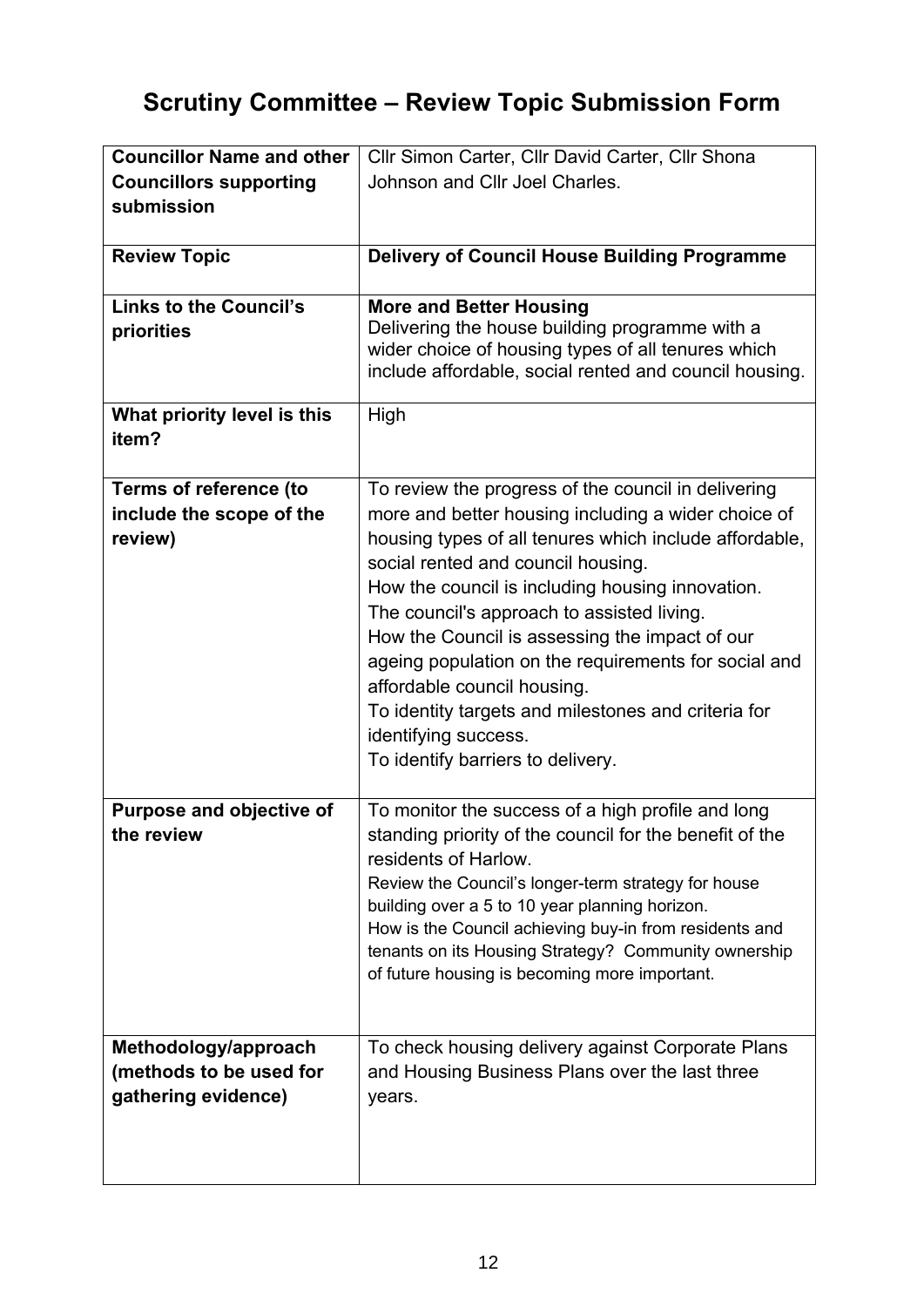| Written evidence required                                                                                       | Corporate Plan 2018/19<br><b>HRA Business Plan 2017-47</b><br>Corporate Plan 2019/20<br>HRA Business Plan 2018-48<br>Corporate Plan 2020-21<br>HRA Business Plan 2019-2049<br>Site plans and building specifications                                                                          |
|-----------------------------------------------------------------------------------------------------------------|-----------------------------------------------------------------------------------------------------------------------------------------------------------------------------------------------------------------------------------------------------------------------------------------------|
| <b>Potential witnesses</b>                                                                                      | Head of Housing<br><b>Cabinet member for Housing</b><br>Leader of the Council<br>Cabinet member for Growth and Prosperity<br><b>Head of Community Wellbeing</b><br>Head of Finance and Property and Deputy to the<br><b>Chief Executive</b><br>John Phillips - HTS<br>Michael Harrowven - HTS |
| <b>Potential Stakeholder</b><br>involvement (who are the<br>stakeholders and how will<br>their views be sought) | Applicants on the Housing Needs Register<br><b>Tenants forums</b><br><b>Defend Council Housing</b><br><b>Streets 2 Homes</b>                                                                                                                                                                  |
| Site visits (where and<br>when)                                                                                 | Not applicable                                                                                                                                                                                                                                                                                |
| <b>Publicity (methods to be</b><br>used)                                                                        | Housing Needs team.<br>Tenants forums and resident associations.<br>A poll on social media to invite comments from<br>residents about future housing needs.                                                                                                                                   |
| Resources (people,<br>expenditure)                                                                              | Clerical support to analyse the Council reports and<br>identify new builds.<br>Qualified staff to draft plans and review strategies.                                                                                                                                                          |
| <b>Barriers/dangers/risks</b><br>(any weaknesses or<br>potential pitfalls in the<br>review)                     | Lack of resources to undertake the work.                                                                                                                                                                                                                                                      |
| <b>Measures of success</b>                                                                                      | Identification of volume of new social housing against<br>plan and the reasons for any non-achievement.<br>Timescale and deadlines to deliver a new house                                                                                                                                     |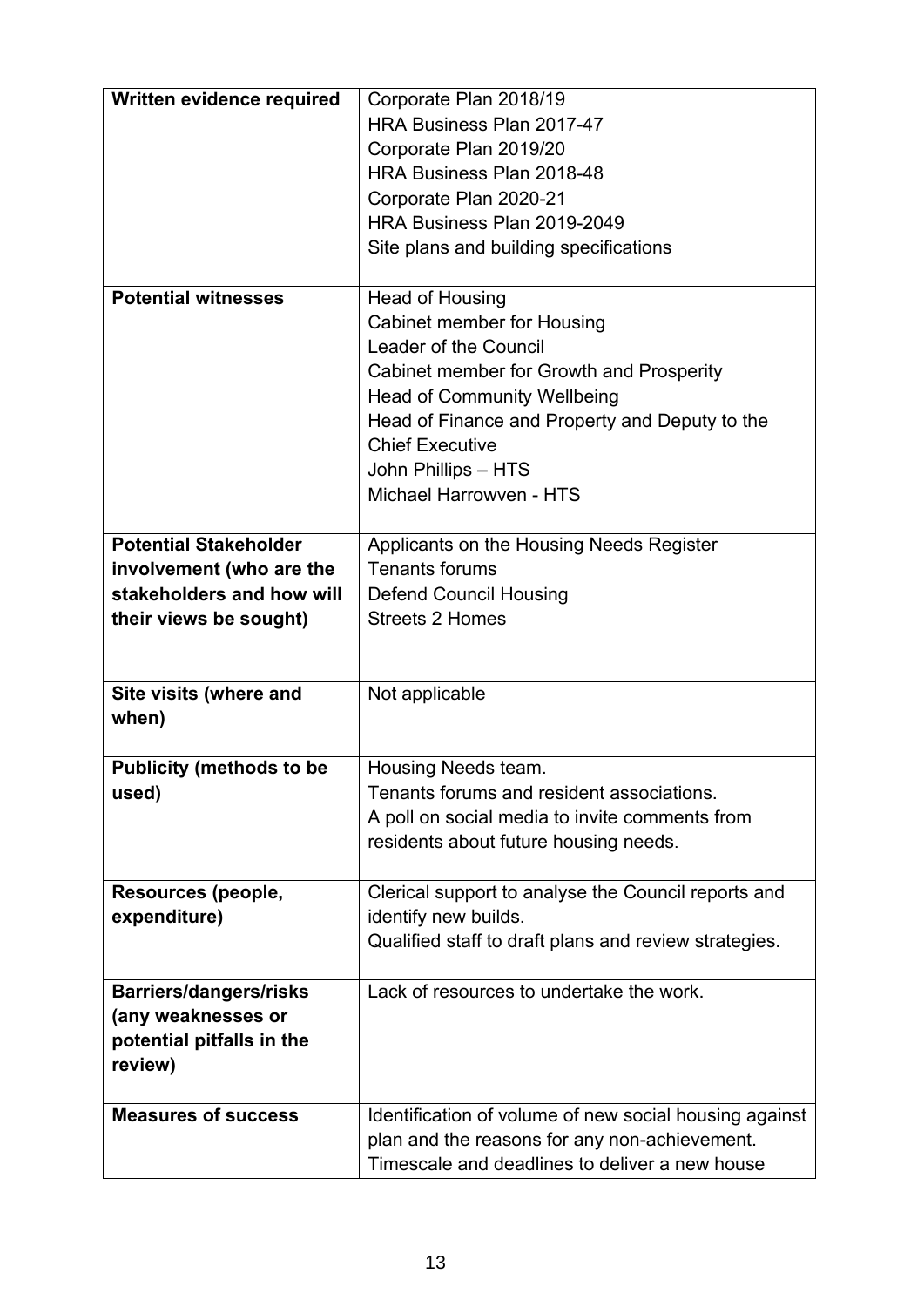| building strategy, the capital funding arrangements<br>for house building projects.<br>Development of a plan to understand what is needed<br>to build housing that meets the needs of age and<br>mobility. |
|------------------------------------------------------------------------------------------------------------------------------------------------------------------------------------------------------------|
|                                                                                                                                                                                                            |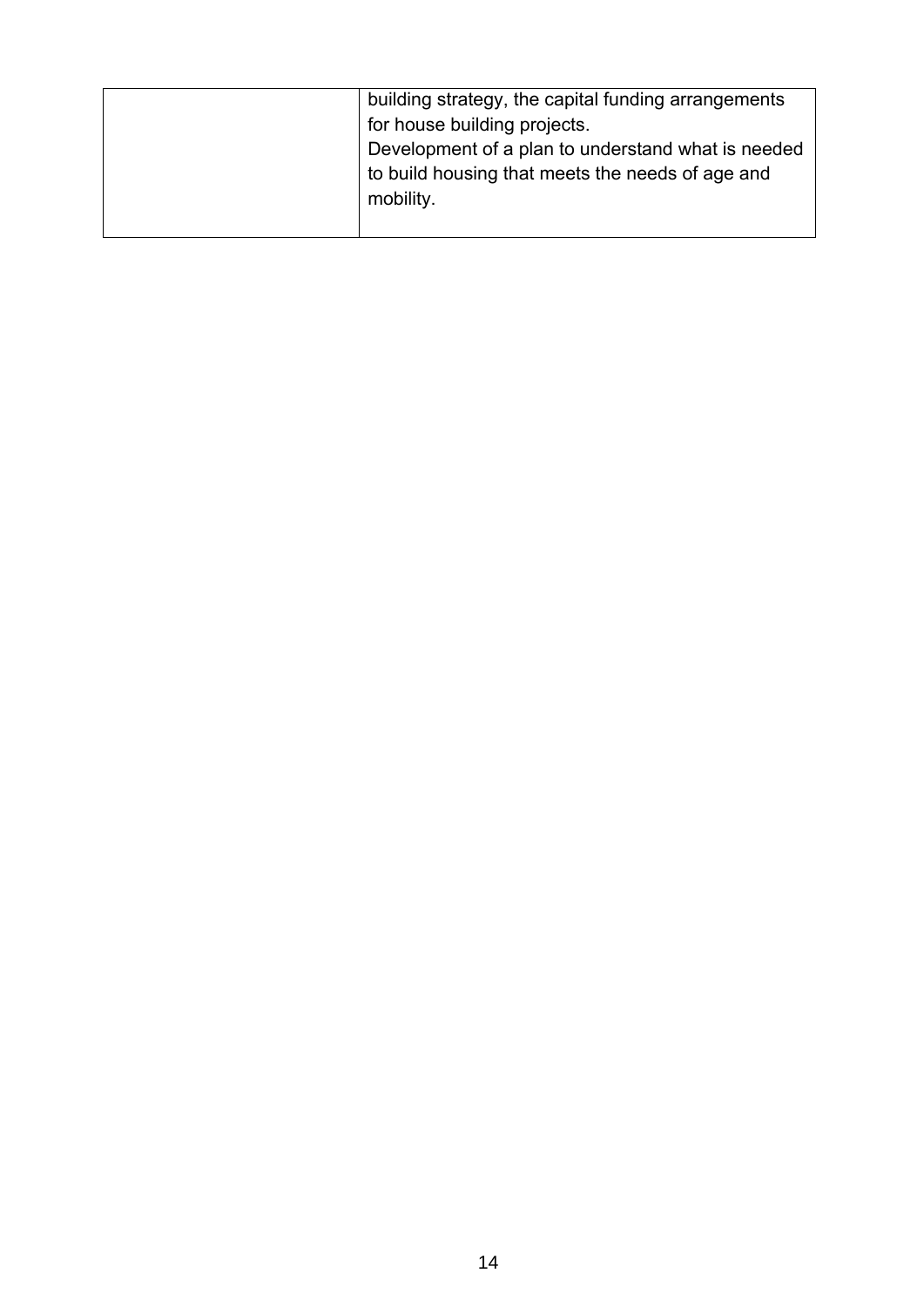#### **MINUTES OF THE DEVELOPMENT MANAGEMENT COMMITTEE HELD ON**

2 September 2020 7.30 - 9.15 pm

#### **PRESENT**

#### **Committee Members**

Councillor Phil Waite (Chair) Councillor Nancy Watson (Vice-Chair) Councillor Jean Clark Councillor Mike Danvers Councillor Michael Garnett Councillor Michael Hardware Councillor Maggie Hulcoop Councillor Sue Livings Councillor Clive Souter

#### **Officers**

Alex Chrusciak, Interim Planning and Building Control Manager Patricia Coyle, Principal Planning Officer Hannah Criddle, Governance Support Officer Emma Crouch, Corporate Support Officer Nicholas Fu, Senior Planning Officer Julie Galvin, Legal Services Manager John Harrison, Senior Development Management Officer Agenda Item 11g<br>
PPMENT MANAGEMENT COMMITTEE<br>
HELD ON<br>
7.30 - 9.<br>
7.30 - 9.<br>
7.30 - 9.<br>
7.30 - 9.<br>
7.30 - 9.<br>
POTECT<br>
Officer<br>
Officer<br>
Officer<br>
CFE<br>
Officer<br>
CFE<br>
CFE<br>
CFECT<br>
CFECT<br>
CFECT<br>
Itemagement Officer<br>
THE Managem

# 52. **APOLOGIES FOR ABSENCE AND SUBSTITUTIONS**

Apologies for absence were received from Councillor Bob Davis.

#### 53. **DECLARATIONS OF INTEREST**

Councillor Mike Garnett declared a non-pecuniary interest in agenda item 7 as an Old Harlow Ward Councillor and Harlow North County Councillor and in agenda item 10 as Harlow North County Councillor.

Councillor Michael Hardware declared a non-pecuniary interest in agenda item 8 as Harlow West County Councillor.

Councillor Sue Livings declared a non-pecuniary interest in agenda item 7 as an Old Harlow Ward Councillor.

Councillor Clive Souter declared a non-pecuniary interest in agenda item 8 as Harlow West County Councillor.

Councillor Phil Waite declared a non-pecuniary interest in agenda item 8 as a Toddbrook Ward Councillor.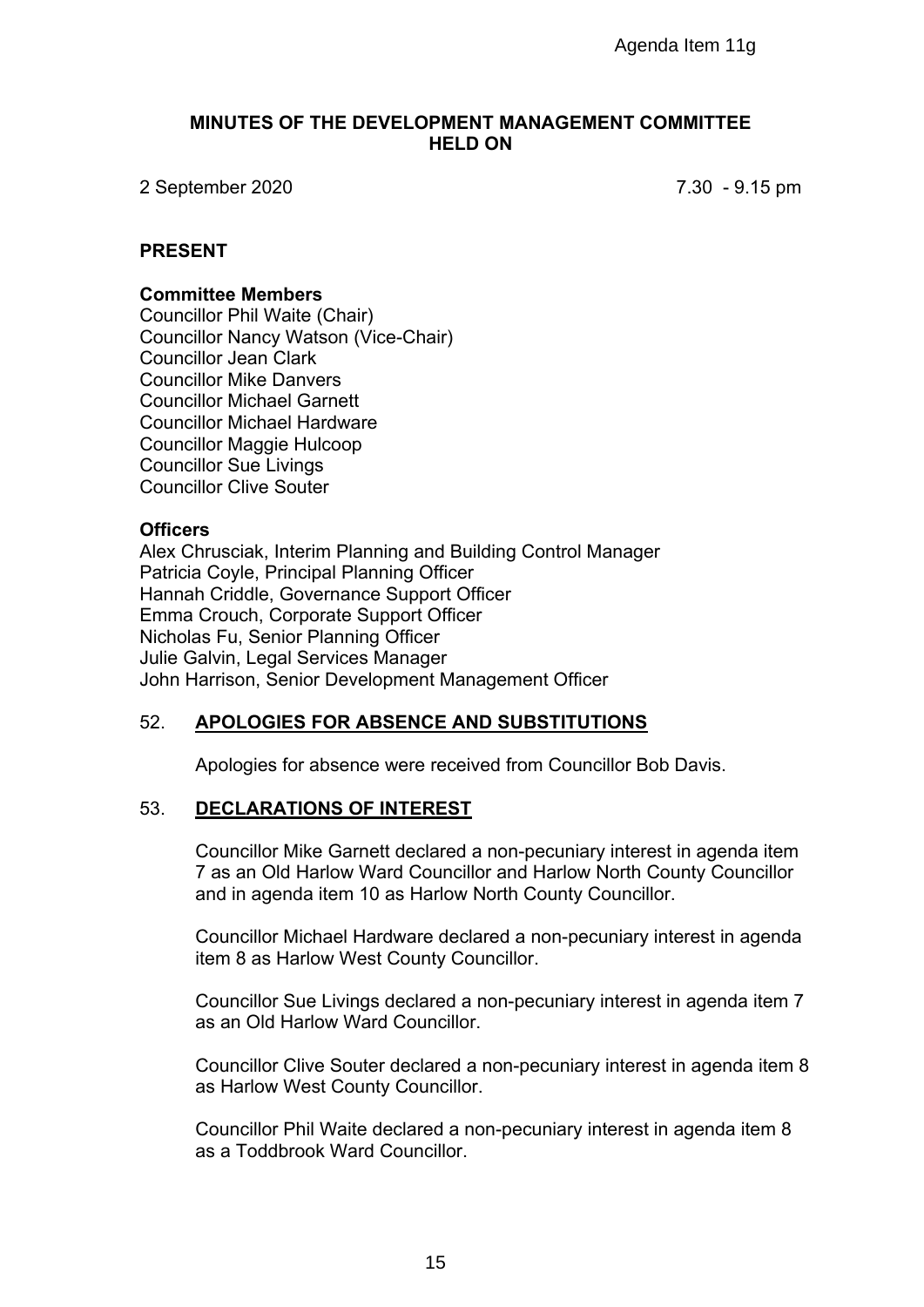Councillor Nancy Watson declared a non-pecuniary interest in agenda item 10 as a Netteswell Ward Councillor.

# 54. **MINUTES**

**RESOLVED** that the minutes of the meeting held on 19 August 2020 are agreed as a correct record and signed by the Chair.

# 55. **MATTERS ARISING**

None.

# 56. **WRITTEN QUESTIONS**

None.

# 57. **PROCEDURE FOR CONSIDERATION OF PLANNING APPLICATIONS**

**RESOLVED** that the procedure for the conduct of the meeting is noted.

# 58. **HW/REM/20/00085 - PHASE 3A COUNTRYSIDE, HIGH CHASE, NEWHALL**

The Committee received a report and application (HW/REM/20/00085) on the planning permission and approval of some reserved matters (appearance, landscaping, layout and scale) relating to the development of the 3A site to provide 109 residential units (use class C3) and associated car parking and infrastructure works associated with the approved outline applications (HW/PL/04/00302 Phase 2, Newhall).

The Committee also received a supplementary report containing information which had been received after the publication of the agenda. The information included additional representations received from the applicant.

Presentations were heard from the applicant's agent.

**RESOLVED** that planning permission is **GRANTED** subject to the conditions as detailed in the report.

# 59. **HW/FUL/20/00209 - LAND SOUTH OF BARN MEAD, PARTRIDGE ROAD, HARLOW**

The Committee received a report and application (HW/FUL/20/00209) on the planning permission for the installation of 9 car parking spaces, including 1 no. disabled parking bay and proposed knee-rail fence along the parameter of the existing green.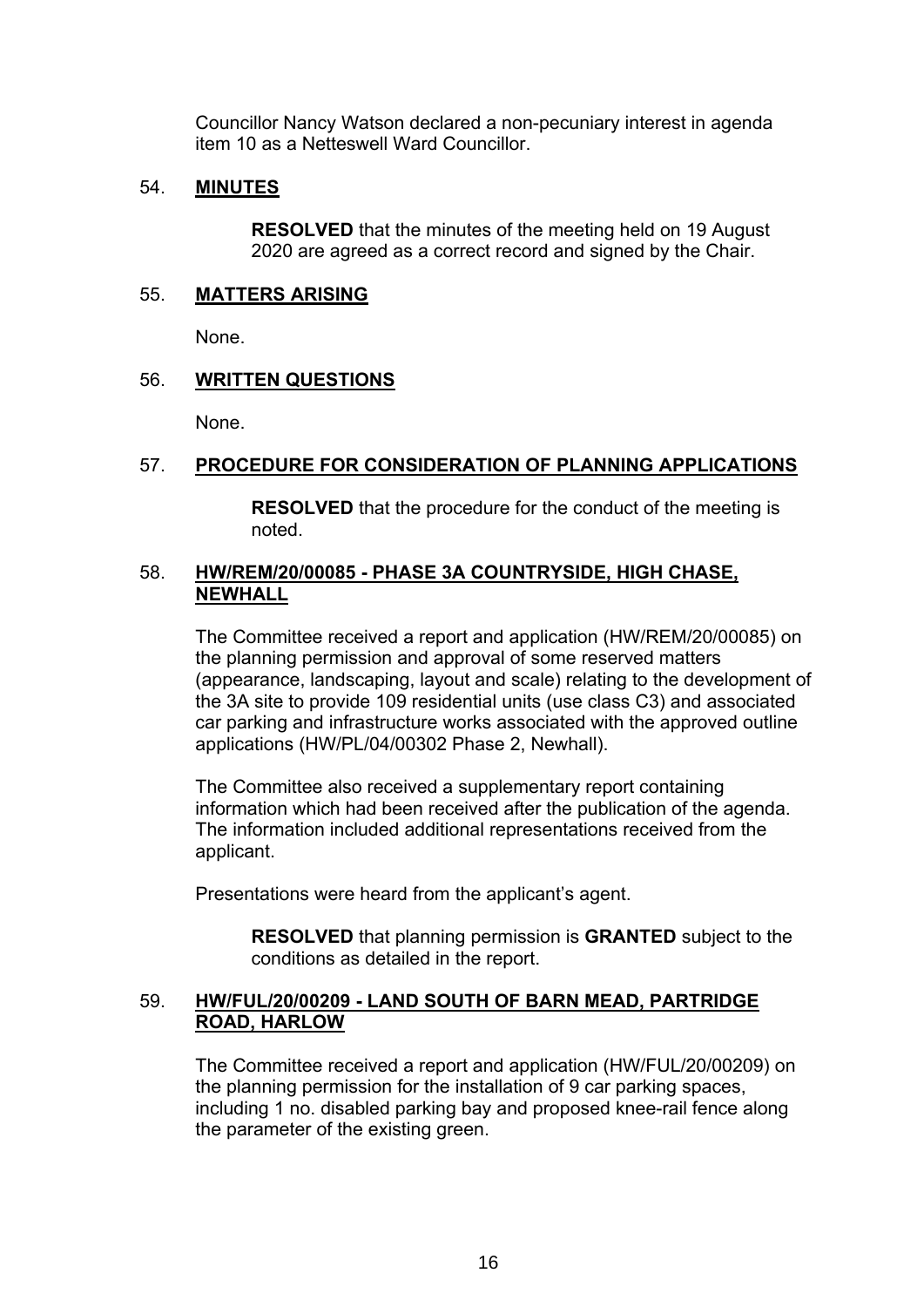Presentations were heard from two objectors and Councillor Frances Mason.

Councillor Maggie Hulcoop (seconded by Councillor Michael Hardware) proposed that planning permission is deferred to allow officers to raise points on disabled parking and the materials being used with the Applicant to secure alterations and to allow for further consultation with Councillors.

**RESOLVED** that planning permission is **DEFERRED.**

The Deferment is to allow officers to raise the following points with the Applicant with a view to securing alterations to the proposal:

- (i) Investigate the provision for disabled parking
- (ii) Consider whether parking can be accommodated on the adjacent green space
- (iii) Undertake full consultation with the Ward and County Cllrs
- (iv) Review the materials being used

# 60. **HW/HSE/20/00175 - 11 GREAT LEYLANDS, HARLOW**

The Committee received a report and application (HW/HSE/20/00175) on the planning permission for the demolition of an existing outbuilding and erection of a two-storey side and single-storey front extension.

The Committee also received a supplementary report containing information which had been received after the publication of the agenda. The information included the "impact on neighbours" section which had been omitted from the original report.

Presentations were heard from one objector.

**RESOLVED** that planning permission is **REFUSED** for the following reasons:

*The extension is disproportionate in size. It fails to be subservient to the existing property creating the appearance of a terrace which is out of character with the local area, contrary to Policy BE1 of the Adopted Replacement Harlow Local Plan (2006) and the Harlow Design Guide Supplementary Planning Document Adopted October 2011.*

# 61. **HW/FUL/20/00151 - 97-126, THE HIDES, HARLOW**

The Committee received a report and application (HW/FUL/20/00151) on the planning permission for the renovation of the facades and roofs of the existing 3 storey block of 30 no. flats, including new windows, doors, site lighting, surface materials to external walkways, stairs, soffits, external insulations, renders, new soft and hard landscaping, new external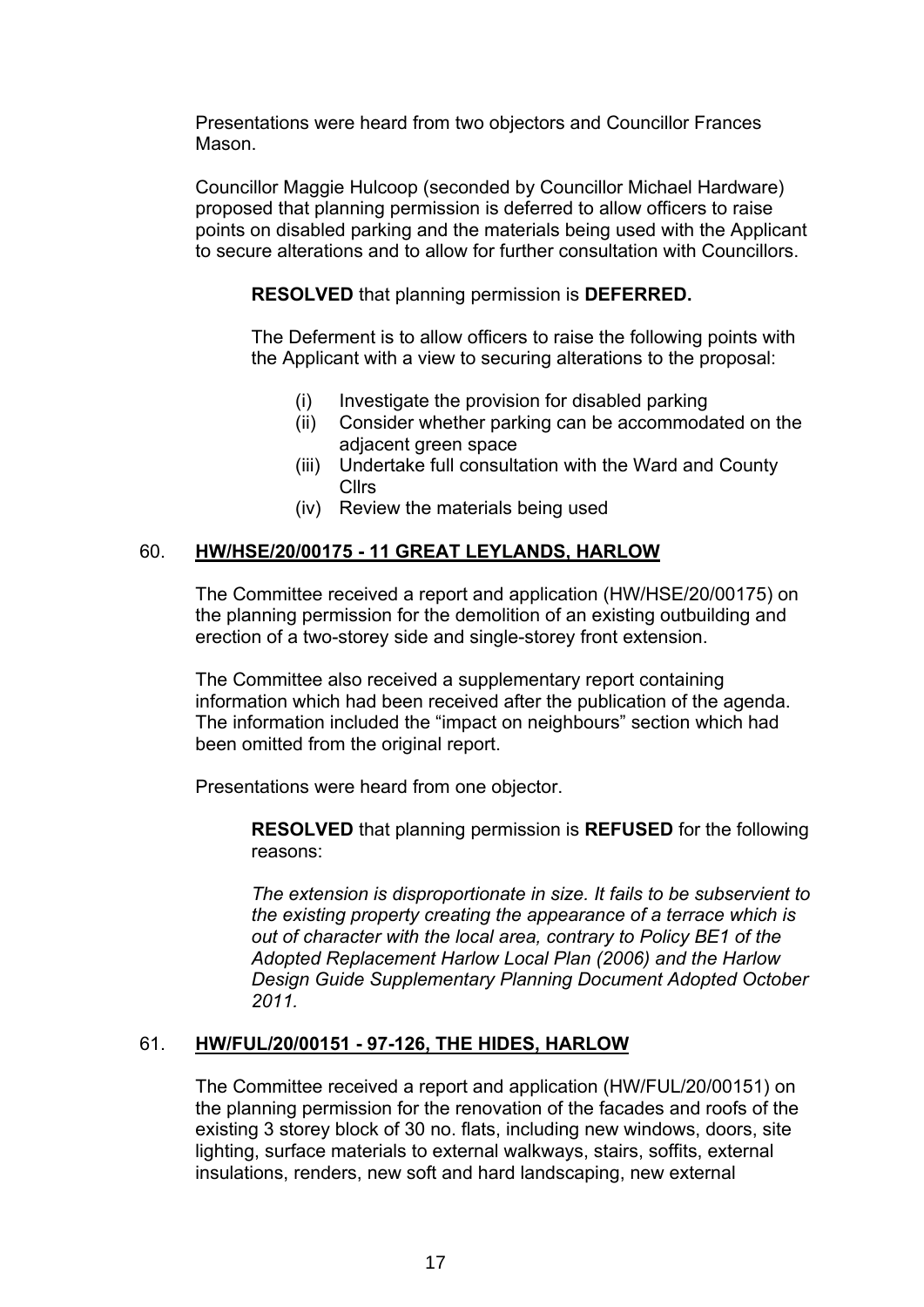boundary walls and metalwork fencing, including amendments to the main landscape space, new 11 car parking spaces off the main street, new signage, access control, bin stores, and other miscellaneous and associated alterations.

The Committee also received a supplementary report containing information which had been received after the publication of the agenda. The information included the "conclusion" section which was corrupted in the original report.

Presentations were heard from three objectors.

Councillor Mike Danvers (seconded by Councillor Clive Souter) proposed that the substantive part of the application be agreed and amendments be made to the application in respect of the green area to the front, the car parking and cycle rack parking and brought back to the Committee.

Councillor Michael Garnett (seconded by Councillor Jean Clark) proposed an additional condition for the working hours. The amendment was carried.

**RESOLVED** to delegate powers to the Planning and Building Control Manager to APPROVE the application subject to:

- (i) The Applicant agreeing to amending the description of development and to withdraw from the application any proposals for:
	- the positioning of the fence on the green/public space and the proportion of green space to be fenced off,
	- car parking, and
	- the cycle rack
- (ii) Work with the Applicant to review the proposals for the excluded elements with a view that they would come forward in a separate future application.
- (iii) The addition of the following informative on working hours:

*No construction work shall be carried out or plant operated other than between the following hours: 08:00 hours to 18:30 hours on Mondays to Fridays; and between 08:00 hours to 13:00 hours on Saturdays. no construction work shall take place on Sundays, Bank Holidays or Public Holidays.*

#### 62. **REFERENCES FROM OTHER COMMITTEES**

None.